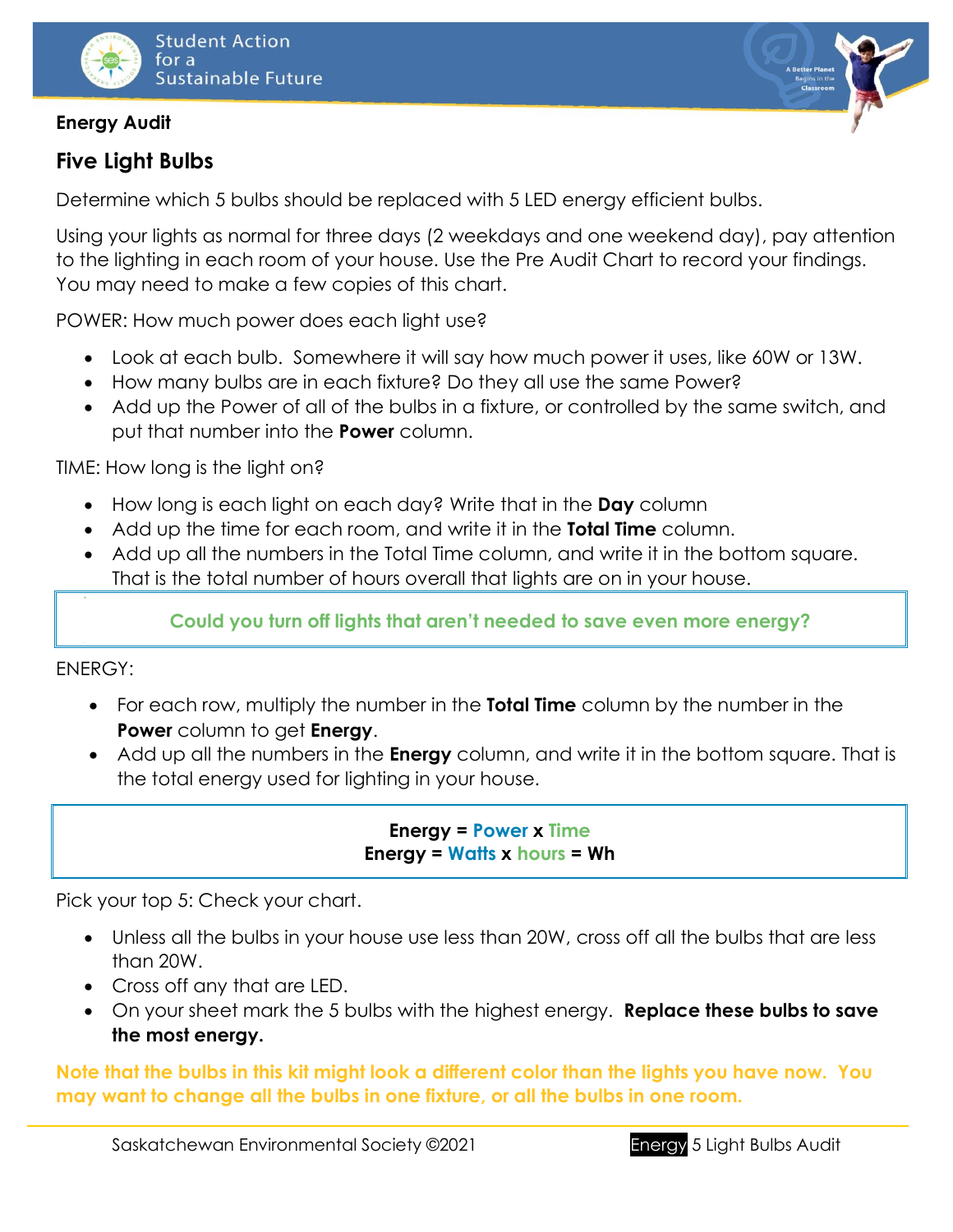



Now keep track of all these lights again to see how lighting and power use have changed Use the Post Audit Chart to record your findings. You can focus on just the bulbs you changed, or you can track all the bulbs again.

Compare the results of your Pre Audit with your Post Audit.

1. Did your family do a better job of turning off lights in the Post Audit period?

|        | <b>Pre Audit Total Hours</b>     |    |
|--------|----------------------------------|----|
|        | Post Audit Total Hours           |    |
| $=$    | Reduced lighting hours           |    |
|        | 2. How much energy did you save? |    |
|        | Pre Audit Total Energy           | Wh |
| $\sim$ | Post Audit Total Energy          | Wh |
|        | <b>Energy Saved</b>              | Wh |

3. How much money will you save?

At home we pay about 16.43 ¢/kWh (\$0.1643/kWh) for our electricity, including taxes. "kWh" means kilo Watt hour. A kilo Watt hour is 1000 Watt hours. (1kWh = 1000Wh)



4. How much greenhouse gas emissions will you reduce?

In Saskatchewan, for every kWh we use, 0.6 kgCO<sub>2e</sub> (kilograms of carbon dioxide equivalent) are released.

|  | <b>Emissions = Energy <math>x</math> Emission rate</b>                                        |
|--|-----------------------------------------------------------------------------------------------|
|  | <b>Emissions = {Energy (Wh) x (kWh/1000Wh)}</b> $\times$ 0.5 kgCO <sub>2e</sub> /kWh = kgCO2e |
|  |                                                                                               |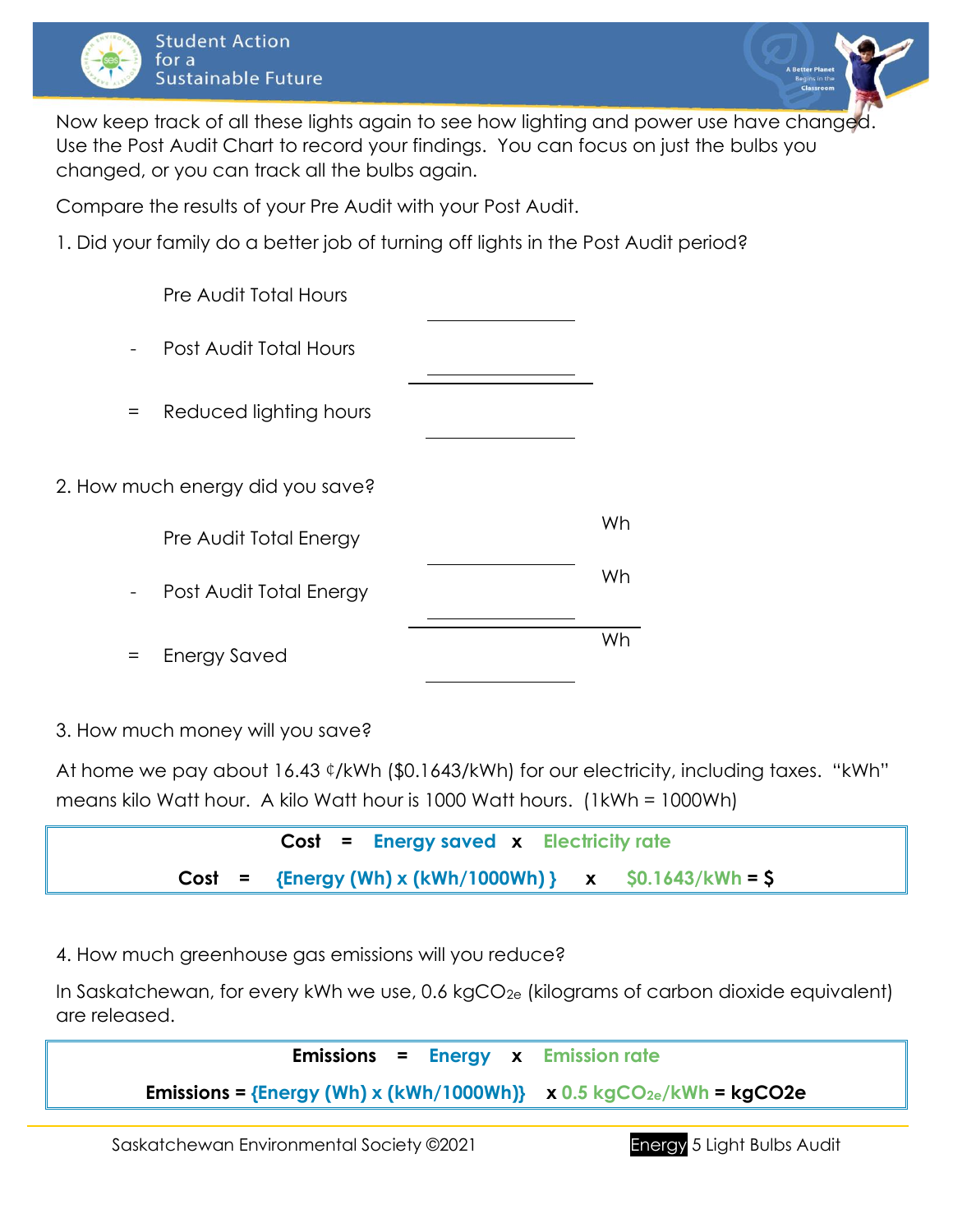



5. How much will you save in a year?

You calculated how much energy, cost and greenhouse gas emissions you saved in 3 days. there are 365 days in a year.

**Annual Savings = 3 day savings x 365/3 Annual Energy Savings = 3 day energy savings x 365/3 = (kWh/year) Annual cost savings = 3 day cost savings x 365/3 = (\$/year) Annual greenhouse gas emission savings = 3 day greenhouse gas emission savings x 365/3 = (kgCO2e /year)**

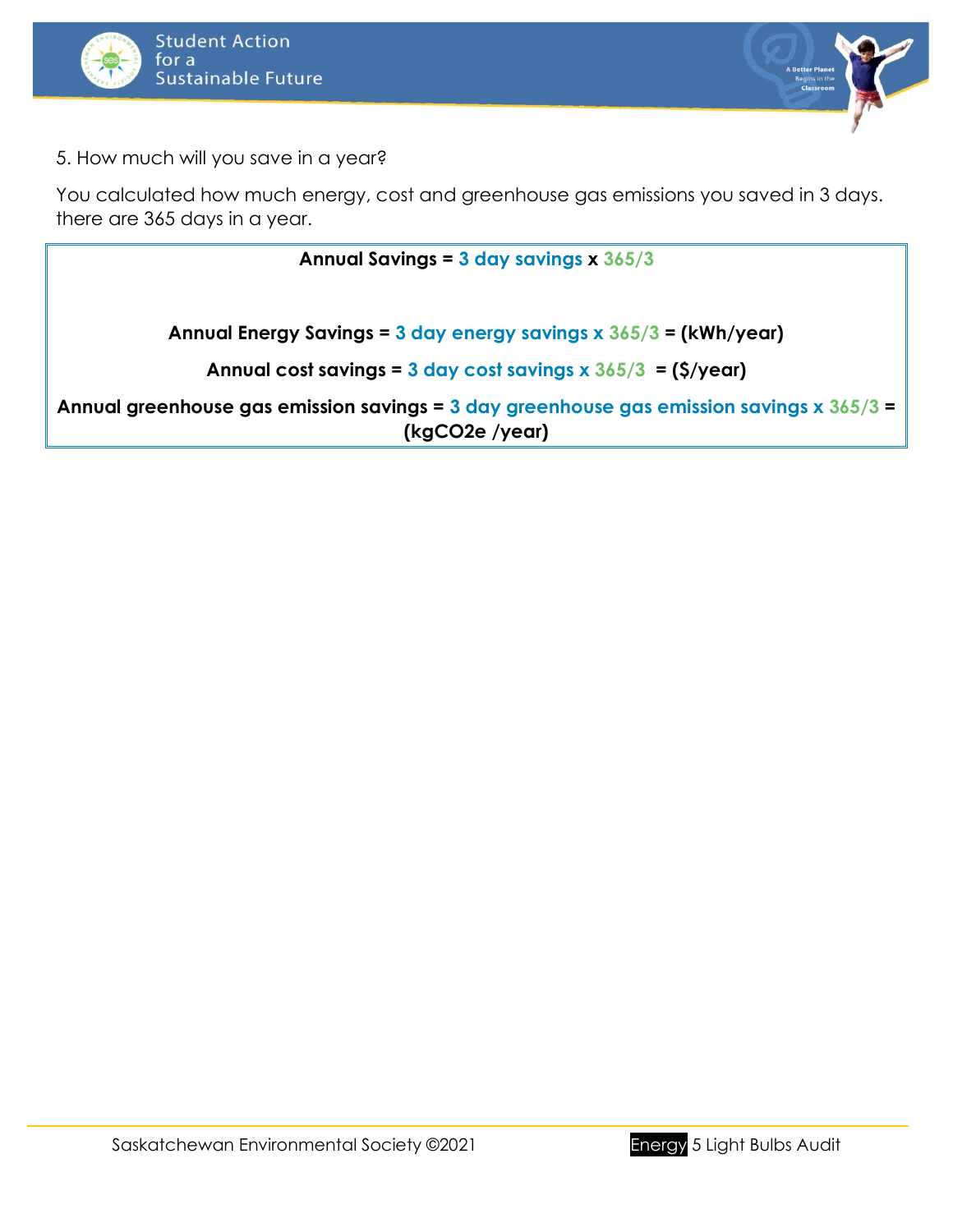



| <b>PRE AUDIT CHART</b>   | Name_                   |                  |                  |                  | Date_                                  |                                        |
|--------------------------|-------------------------|------------------|------------------|------------------|----------------------------------------|----------------------------------------|
| Room                     | <b>Power</b><br>(W)     | Day 1<br>(hours) | Day 2<br>(hours) | Day 3<br>(hours) | <b>Total</b><br><b>Time</b><br>(hours) | Energy<br>=Power x Time<br>(W x hours) |
| Ex: Kitchen<br>Ceiling 1 | $60 \times 2$<br>$=120$ | 5                | $\overline{3}$   | $\overline{7}$   | 15                                     | $=120 \times 15$<br>$=1800$ Wh         |
| Ceiling 2                |                         |                  |                  |                  |                                        |                                        |
|                          |                         |                  |                  |                  |                                        |                                        |
|                          |                         |                  |                  |                  |                                        |                                        |
|                          |                         |                  |                  |                  |                                        |                                        |
|                          |                         |                  |                  |                  |                                        |                                        |
|                          |                         |                  |                  |                  |                                        |                                        |
|                          |                         |                  |                  |                  |                                        |                                        |
|                          |                         |                  |                  |                  |                                        |                                        |
|                          |                         |                  |                  |                  |                                        |                                        |
|                          |                         |                  |                  |                  |                                        |                                        |
|                          |                         |                  |                  |                  |                                        |                                        |
|                          |                         |                  |                  |                  |                                        |                                        |
|                          |                         |                  |                  |                  |                                        |                                        |
|                          |                         |                  |                  |                  |                                        |                                        |
|                          |                         |                  |                  |                  |                                        |                                        |
|                          |                         |                  |                  |                  |                                        |                                        |
| <b>Total</b>             | $\overline{\mathsf{W}}$ |                  |                  |                  | h                                      | Wh                                     |

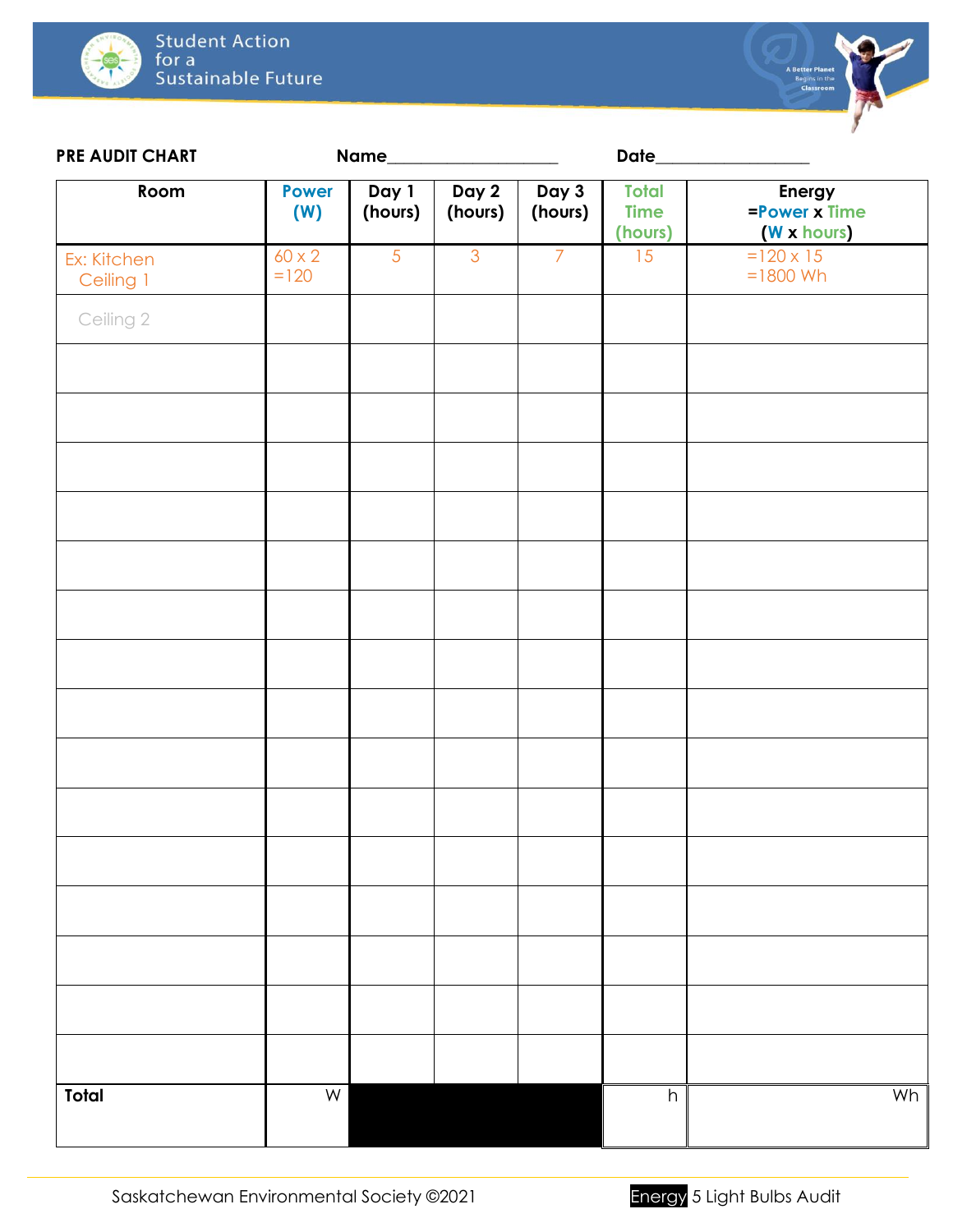



| <b>POST AUDIT CHART</b>  |                     | Name_            |                  |                  | Date_                                  |                                        |
|--------------------------|---------------------|------------------|------------------|------------------|----------------------------------------|----------------------------------------|
| Room                     | <b>Power</b><br>(W) | Day 1<br>(hours) | Day 2<br>(hours) | Day 3<br>(hours) | <b>Total</b><br><b>Time</b><br>(hours) | Energy<br>=Power x Time<br>(W x hours) |
| Ex: Kitchen<br>Ceiling 1 |                     |                  |                  |                  |                                        |                                        |
| Ceiling 2                |                     |                  |                  |                  |                                        |                                        |
|                          |                     |                  |                  |                  |                                        |                                        |
|                          |                     |                  |                  |                  |                                        |                                        |
|                          |                     |                  |                  |                  |                                        |                                        |
|                          |                     |                  |                  |                  |                                        |                                        |
|                          |                     |                  |                  |                  |                                        |                                        |
|                          |                     |                  |                  |                  |                                        |                                        |
|                          |                     |                  |                  |                  |                                        |                                        |
|                          |                     |                  |                  |                  |                                        |                                        |
|                          |                     |                  |                  |                  |                                        |                                        |
|                          |                     |                  |                  |                  |                                        |                                        |
|                          |                     |                  |                  |                  |                                        |                                        |
|                          |                     |                  |                  |                  |                                        |                                        |
|                          |                     |                  |                  |                  |                                        |                                        |
|                          |                     |                  |                  |                  |                                        |                                        |
|                          |                     |                  |                  |                  |                                        |                                        |
| Total                    | ${\sf W}$           |                  |                  |                  | $\boldsymbol{\mathsf{h}}$              | Wh                                     |
|                          |                     |                  |                  |                  |                                        |                                        |